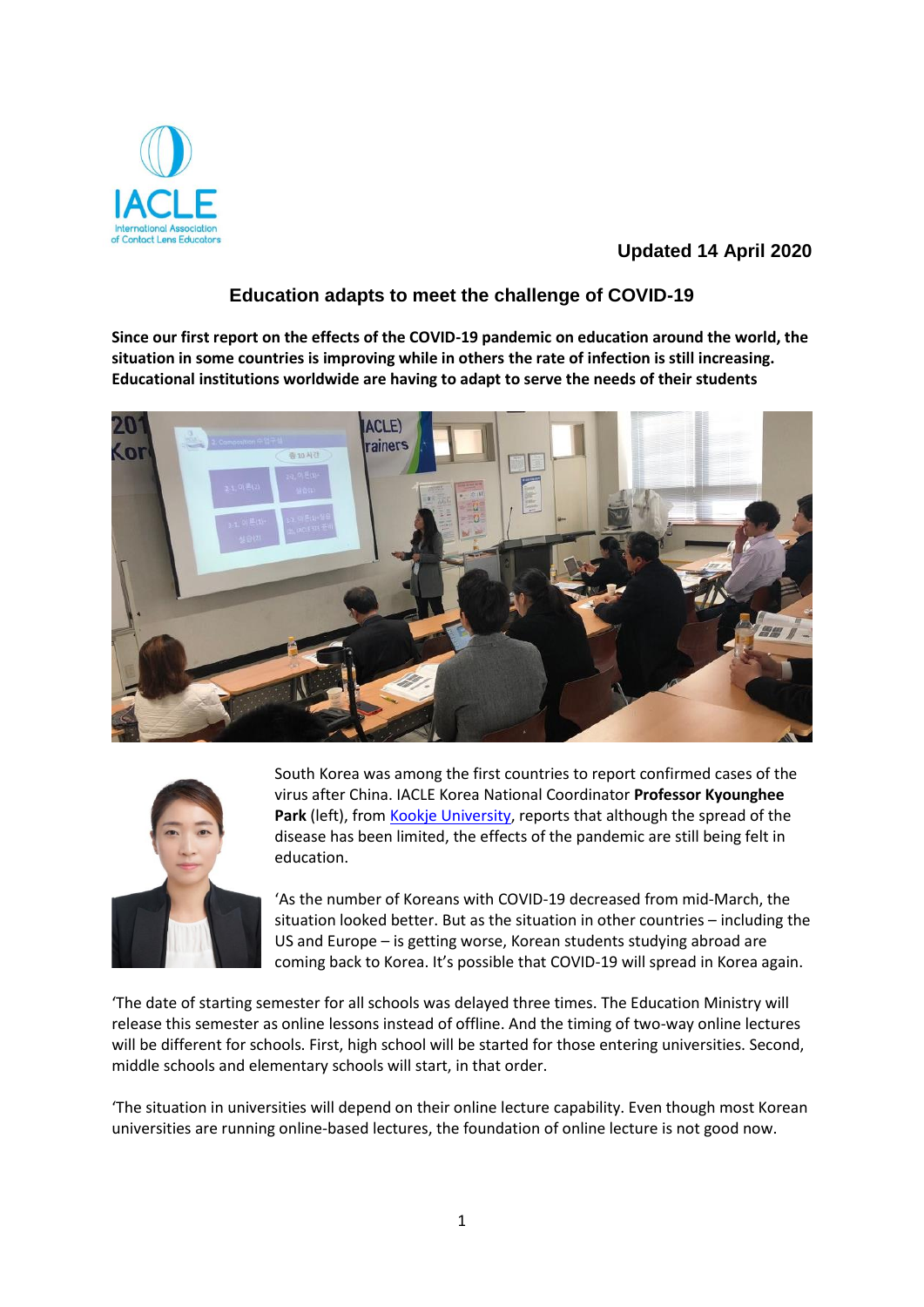'I noticed Korean IACLE members are using Korean translations of the IACLE Contact Lens Course modules for students. It's very useful to have these good materials. Most professors are too busy to make their lecture videos by themselves.

'Owing to COVID-19, all schedules will be running behind,' said Kyounghee. 'However, I expect the 2020 IACLE Korea meeting to take place as planned in December.'



In China, 100 days after the first case of coronavirus disease was reported to the World Health Organization, lockdown restrictions in the epicenter of the pandemic, the city of Wuhan, were partially lifted on 8 April.

IACLE China National Coordinator **Xiomei Qu** (left) is based in Shanghai and reported: 'Things are getting better now in China. In some cities, schools are open now and students – in primary schools and middle schools – are back at school, but universities are still closed, and have online lectures.'



Meanwhile in Italy – one of the countries in Europe most affected by the pandemic – FIACLE **Dr Fabrizio Zeri** (left) from the University of Milano-Bicocca said that the peak of the outbreak seemed to have passed. 'The situation is improving with a slowing down in the number of confirmed cases and deaths.

'Universities are physically still closed in all the regions although lectures are guaranteed through online platforms. The problem for specific courses such as contact lenses and optometry is labs and clinics, which clearly cannot be managed online,' said Fabrizio.

'At Milano-Bicocca we are postponing the practical sessions of the second semester in the hope we will be able to restart them as soon as possible. For this new phase, we are also preparing to arrange a safer setting in the labs, where the close distances required in contact lens practice cannot be avoided. Masks, eye protection, gloves, slit-lamp shields and a higher standard of hygiene precautions will be provided.'

In the US, which now has the highest number of confirmed cases of COVID-19 worldwide, the American Academy of Optometry (AAO) is working with the Association of Schools and Colleges of Optometry (ASCO), and the deans and faculty of optometric schools and colleges, to develop an online experience that will help enhance students' clinical education.

The Student Online Clinical Case Education Program (SOCCEP) will provide live streamed and/or recorded experiences. During each session a presenter will deliver a case study. Students will then have an opportunity to ask questions before the session concludes with the lecturer delivering a patient outcome.



Academy Board President **Dr Barbara Caffery** said, 'This is a direct and rapid response to the coronavirus crisis. Once our Academy Fellows in universities identified the clinical issue, we knew we were the only organization with the membership and reach to quickly pull together the resources they needed.'

While the program was designed to help third- and fourth-year students build on their clinical experience, it is expected to be used as a supplemental and continuing education program for others.